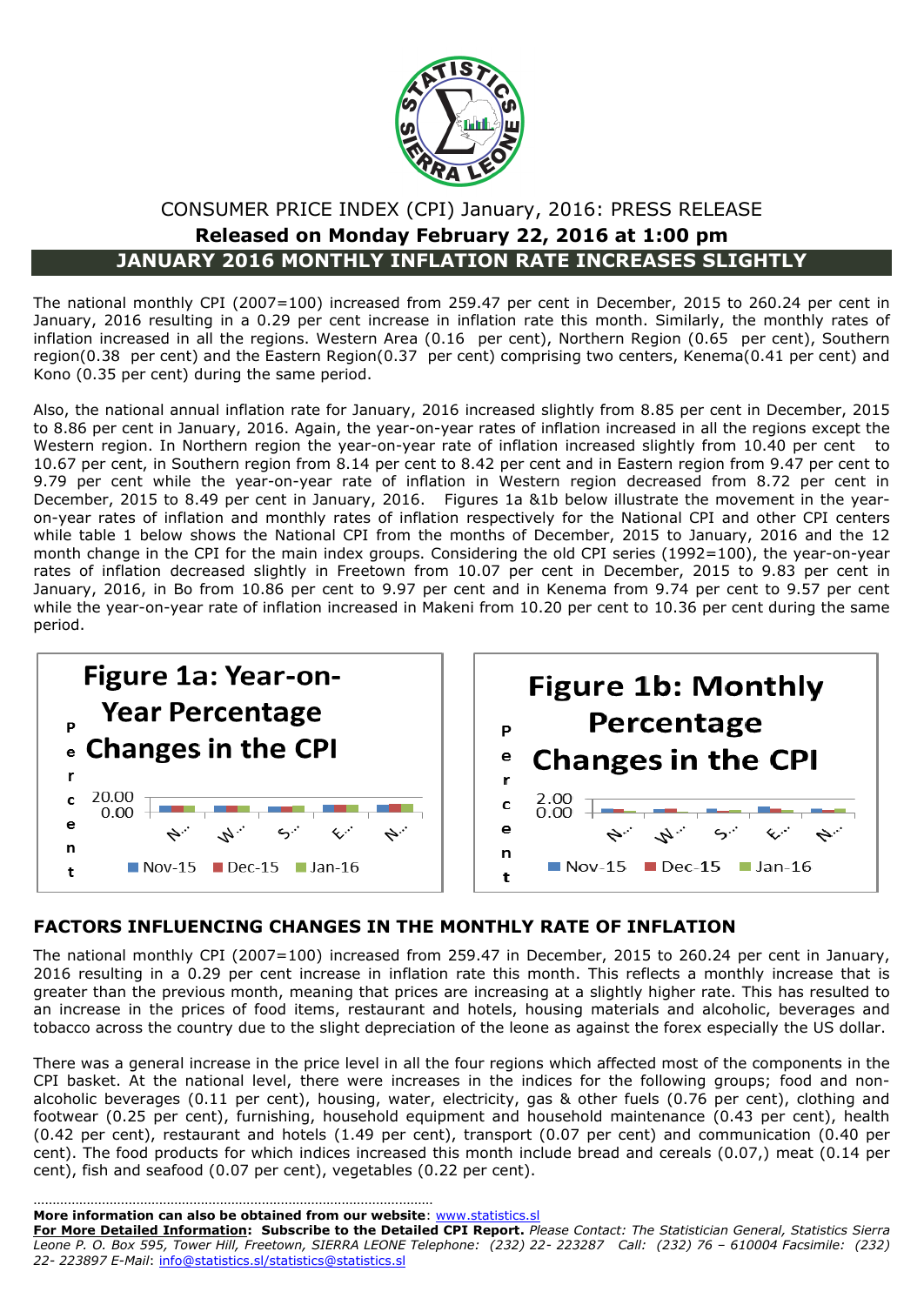### **National CPI and Year-on- Year Rates of Inflation by Main COICOP Groups (2007=100)**

|                                                                |               | <b>Jan-15</b>                 | Oct-<br>15                     | Nov-<br>14                    | Dec-<br>14                           | Jan-<br>15                         |                |                       |                               |  |  |  |  |
|----------------------------------------------------------------|---------------|-------------------------------|--------------------------------|-------------------------------|--------------------------------------|------------------------------------|----------------|-----------------------|-------------------------------|--|--|--|--|
| <b>COICOP</b>                                                  | <b>WEIGHT</b> | <b>Month Previous</b><br>Year | Month m-3 for<br>Current Year, | Month m-2 for<br>Current Year | Month m-1 for<br><b>Current Year</b> | <b>Current Year</b><br>Month m for | Monthly Change | ω<br>Change<br>Months | 12<br><b>Change</b><br>months |  |  |  |  |
| $\mathbf{o}$                                                   | $\mathbf{a}$  | $\mathbf b$                   | $\mathbf{c}$                   | $\mathbf d$                   | $\mathbf{e}$                         | f                                  | $\mathbf{g}$   | $\mathbf{h}$          | i.                            |  |  |  |  |
| Food and Non-Alcoholic Beverage                                | 41.86         | 265.20                        | 279.15                         | 279.71                        | 280.22                               | 280.54                             | 0.11           | 0.50                  | 5.78                          |  |  |  |  |
| Alcoholic Beverage, Tobacco and<br>Narcotics                   | 1.71          | 292.46                        | 333.18                         | 336.64                        | 338.76                               | 341.16                             | 0.71           | 2.39                  | 16.65                         |  |  |  |  |
| Clothing and Footwear                                          | 7.34          | 251.99                        | 269.96                         | 271.62                        | 272.96                               | 273.64                             | 0.25           | 1.36                  | 8.59                          |  |  |  |  |
| Housing, Water, Electricity, Gas<br>and other Fuels            | 13.70         | 234.93                        | 268.80                         | 273.93                        | 279.17                               | 281.04                             | 0.67           | 4.55                  | 19.63                         |  |  |  |  |
| Furnishing, Household Equipment<br>and Household Maintenance   | 5.86          | 266.35                        | 288.80                         | 290.34                        | 291.35                               | 292.62                             | 0.43           | 1.32                  | 9.86                          |  |  |  |  |
| Health                                                         | 11.36         | 223.46                        | 242.04                         | 244.30                        | 245.25                               | 246.29                             | 0.42           | 1.75                  | 10.22                         |  |  |  |  |
| Transport                                                      | 7.75          | 182.35                        | 186.79                         | 187.11                        | 187.75                               | 187.87                             | 0.07           | 0.58                  | 3.03                          |  |  |  |  |
| Communication                                                  | 2.04          | 120.74                        | 130.44                         | 130.96                        | 131.69                               | 132.21                             | 0.40           | 1.36                  | 9.50                          |  |  |  |  |
| <b>Recreation and Culture</b>                                  | 1.47          | 176.00                        | 184.98                         | 185.64                        | 186.99                               | 188.15                             | 0.62           | 1.71                  | 6.90                          |  |  |  |  |
| Education                                                      | 2.88          | 138.93                        | 144.48                         | 145.78                        | 146.63                               | 146.82                             | 0.13           | 1.62                  | 5.68                          |  |  |  |  |
| Restaurant and Hotels                                          | 0.92          | 187.35                        | 220.57                         | 222.42                        | 224.21                               | 227.55                             | 1.49           | 3.16                  | 21.46                         |  |  |  |  |
| Miscellaneous G&S                                              | 3.13          | 207.29                        | 219.96                         | 220.49                        | 221.51                               | 222.06                             | 0.25           | 0.95                  | 7.13                          |  |  |  |  |
| All Items                                                      | 100.00        | 239.05                        | 256.50                         | 258.08                        | 259.47                               | 260.24                             | 0.29           | 1.45                  | 8.86                          |  |  |  |  |
| <b>Column description</b>                                      |               |                               |                                |                               |                                      |                                    |                |                       |                               |  |  |  |  |
| Column o : COICOP 12 functions                                 |               |                               |                                |                               |                                      |                                    |                |                       |                               |  |  |  |  |
| Column a : CPI weighting                                       |               |                               |                                |                               |                                      |                                    |                |                       |                               |  |  |  |  |
| Column b : CPI of the given month (m) for previous year        |               |                               |                                |                               |                                      |                                    |                |                       |                               |  |  |  |  |
| Column $c:$ CPI of the given month (m -3) for current year     |               |                               |                                |                               |                                      |                                    |                |                       |                               |  |  |  |  |
| Column $d$ : CPI of the given month (m $-2$ ) for current year |               |                               |                                |                               |                                      |                                    |                |                       |                               |  |  |  |  |
| Column e : CPI of the given month ( $m - 1$ ) for current year |               |                               |                                |                               |                                      |                                    |                |                       |                               |  |  |  |  |
| Column g : CPI monthly change in % ((f-e) $\times$ 100 /e)     |               |                               |                                |                               |                                      |                                    |                |                       |                               |  |  |  |  |
| Column h : CPI 3 months change in % ((f-c) $\times$ 100 /c)    |               |                               |                                |                               |                                      |                                    |                |                       |                               |  |  |  |  |
| Column i: CPI 12 months change in % ((f-b) $\times$ 100/b).    |               |                               |                                |                               |                                      |                                    |                |                       |                               |  |  |  |  |

The National CPI measures the change in prices, on average, from month to month, of the goods and services bought by most households, in Freetown, Bo, Kenema and Makeni including all expenditure groups and both families and single persons. Prices are collected for 251 items. All prices collected are the prevailing retail market prices from six (6) markets in the Greater Freetown area, three (3) Markets in Bo Town, three (3) markets in Kenema Town and two (2) markets in Makeni Town for weekly prices and other outlets for monthly items whose prices are less likely to fluctuate rapidly. The National Index was computed by aggregating the CPI for the four index towns previously published separately with different base periods. The old CPI series for Bo, Kenema, Makeni and Freetown were rebased to base year 2003, Computation methodology changed from the Modified to the Traditional Laspeyres, and transformed into the Classification of Individual Consumption by Purpose (COICOP) with 12 functions. The separate center CPIs were aggregated at the sub-class level at which level new weights were also introduced to obtain the Interim National Index.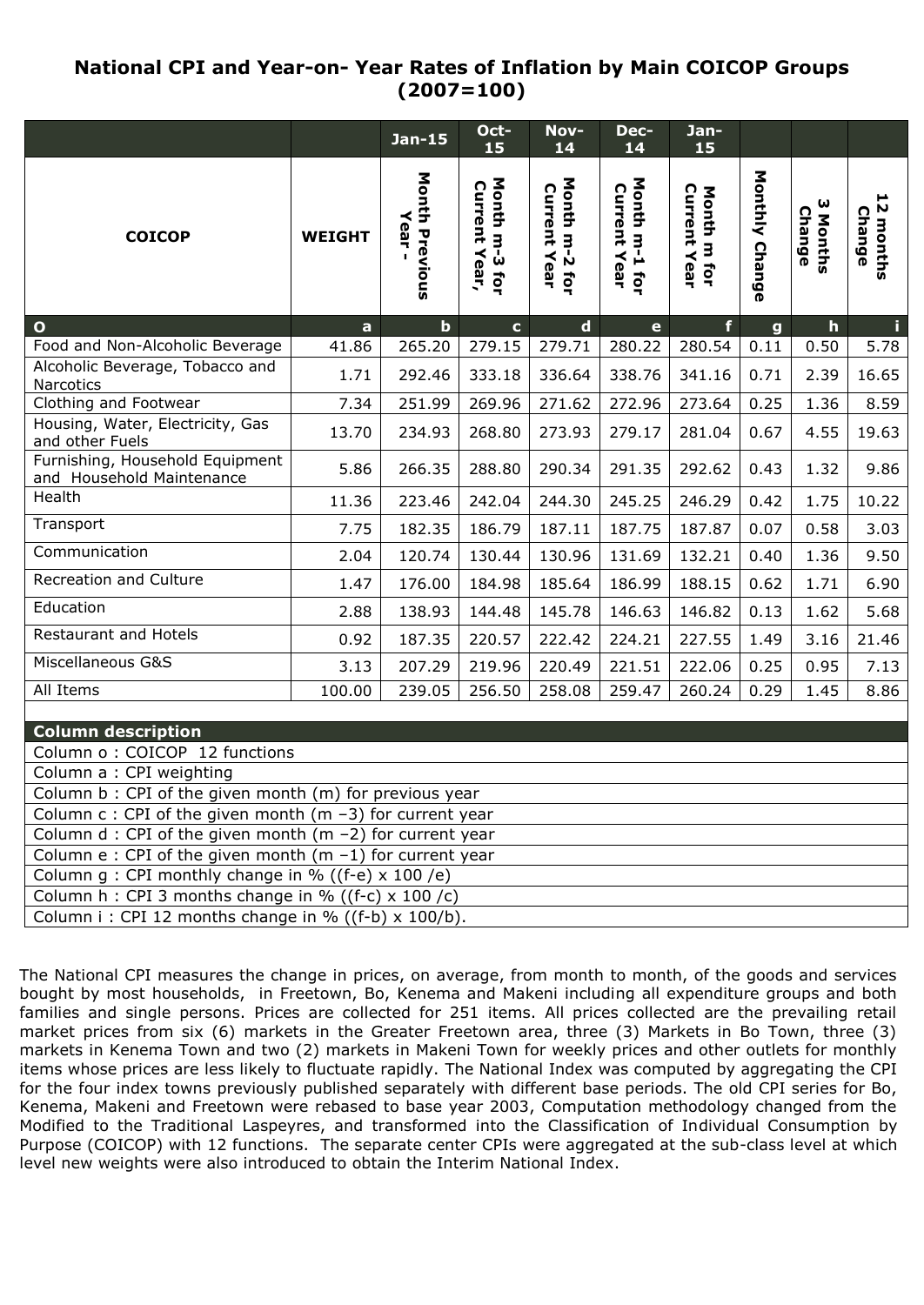## **FREETOWN CONSUMER PRICE INDEX (1992=100**)-**OLD SERIES**

|                      | Food                                                                                                                             | Beverage.<br>Tobacco<br>œ, | <b>Rent Rates</b><br>& Repairs | Fuel &<br><b>Power</b> | Footwear<br>Cloth & | Furniture<br>Goods | Expan. Goods<br>⊗<br>services | Fransport<br>Personal | Transport<br>Comm.<br>œ,         | Medicare<br>Med. & | Education &<br><b>Stationery</b> | Entertainment<br>∞<br>Recreation | Personal Goods<br>⊗<br><b>Services</b> | All Items                                                                               | <b>Monthly</b><br>Change<br>್ನೇ | $\frac{1}{2}$ and $\frac{1}{2}$<br>Change |
|----------------------|----------------------------------------------------------------------------------------------------------------------------------|----------------------------|--------------------------------|------------------------|---------------------|--------------------|-------------------------------|-----------------------|----------------------------------|--------------------|----------------------------------|----------------------------------|----------------------------------------|-----------------------------------------------------------------------------------------|---------------------------------|-------------------------------------------|
| Wgts                 | 54.13                                                                                                                            | 3.63                       | 3.92                           | 6.51                   | 7.35                | 1.86               | 2.46                          | 1.16                  | 4.77                             | 3.45               | 4.11                             | 3.72                             | 2.93                                   | 100                                                                                     |                                 |                                           |
| Jan-10               | 700.84                                                                                                                           | 22.01                      | 67.84                          | 69.29                  | 41.98               | 14.80              | 35.74                         | 20.45                 | 53.17                            | 37.15              | 28.32                            | 40.32                            | 28.92                                  | 1160.82                                                                                 | 330                             | 14.16                                     |
| Feb-10               | 734.77                                                                                                                           | 22.59                      | 67.85                          | 73.66                  | 43.0                | 14.95              | 35.52                         | 21.27                 | 57.50                            | 38.55              | 28.32                            | 42.09                            | 30.01                                  | 1210.07                                                                                 | 4.024                           | 17.22                                     |
| Mar-10<br>Apri-10    | 733.45<br>737.23                                                                                                                 | 21.95<br>22.72             | 67.94<br>68.01                 | 71.44<br>72.18         | 42.96<br>43.70      | 14.92<br>15.20     | 35.16<br>35.53                | 21.37<br>21.62        | 56.86<br>57.36                   | 39.35<br>40.99     | 28.32<br>28.52                   | 42.41<br>42.43                   | 30.03<br>30.37                         | 1206.13<br>1215.85                                                                      | $-0.33$<br>0.81                 | 17.85<br>18.42                            |
| $May-10$             | 724.65                                                                                                                           | 23.67                      | 68.01                          | 72.65                  | 44.01               | 15.38              | 35.92                         | 21.79                 | 57.10                            | 42.87              | 29.08                            | 42.46                            | 30.52                                  | 1208.11                                                                                 | $-0.64$                         | 17.85                                     |
| Jun-10               | 740.95                                                                                                                           | 23.91                      | 67.94                          | 72.98                  | 45.19               | 16.14              | 37.59                         | 22.24                 | 58.80                            | 42.40              | 29.77                            | 44.40                            | 30.91                                  | 1233.23                                                                                 | 2.08                            | 18.11                                     |
| Jul-10               | 748.40                                                                                                                           | 24.15                      | 68.92                          | 73.70                  | 45.26               | 16.14              | 36.88                         | 22.13                 | 58.80                            | 41.06              | 31.01                            | 46.30                            | 30.91                                  | 1243.67                                                                                 | 0.85                            | 18.21                                     |
| Aug-10               | 774.54                                                                                                                           | 24.26                      | 68.92                          | 74.48                  | 46.10               | 16.19              | 37.43                         | 22.16                 | 58.80                            | 39.92              | 31.46                            | 46.59                            | 31.25                                  | 1272.10                                                                                 | 2.29                            | 18.35                                     |
| Sept-10              | 824.46                                                                                                                           | 24.1                       | 68.92                          | 73.05                  | 46.47               | 16.25              | 37.93                         | 22.14                 | 58.80                            | 40.84              | 31.59                            | 46.89                            | 31.88                                  | 1323.40                                                                                 | 4.03                            | 18.51                                     |
| Oct-10<br>$Nov-10$   | 822.73<br>804.57                                                                                                                 | 25.08<br>25.13             | 69.91<br>69.92                 | 73.53<br>75.14         | 47.16<br>47.23      | 16.49<br>16.64     | 37.25<br>37.30                | 22.29<br>23.37        | 58.80<br>62.93                   | 41.30<br>41.30     | 31.59<br>31.59                   | 48.20<br>48.22                   | 32.13<br>32.10                         | 1326.46<br>1315.45                                                                      | 0.23<br>$-0.83$                 | 17.63<br>18.37                            |
| $Dec-10$             | 813.86                                                                                                                           | 25.21                      | 69.99                          | 74.73                  | 47.45               | 16.93              | 38.22                         | 23.56                 | 62.93                            | 42.27              | 33.30                            | 49.00                            | 33.02                                  | 1330.46                                                                                 | 1.14                            | 18.40                                     |
| Jan-11               | 852.82                                                                                                                           | 25.21                      | 69.16                          | 74.98                  | 47.82               | 16.80              | 37.79                         | 23.95                 | 62.96                            | 45.34              | 33.30                            | 51.34                            | 33.85                                  | 1375.32                                                                                 | 3.37                            | 18.48                                     |
| $Feb-11$             | 895.95                                                                                                                           | 25.53                      | 69.24                          | 76.31                  | 47.93               | 16.97              | 37.40                         | 24.60                 | 62.99                            | 45.35              | 33.30                            | 52.18                            | 33.89                                  | 1421.65                                                                                 | 3.37                            | 17.48                                     |
| Mar-11               | 894.25                                                                                                                           | 24.49                      | 69.34                          | 75.74                  | 48.11               | 17.17              | 37.55                         | 25.49                 | 62.99                            | 46.04              | 33.30                            | 55.04                            | 34.51                                  | 1424.02                                                                                 | 0.17                            | 18.07                                     |
| Apri-11              | 897.06                                                                                                                           | 24.92                      | 69.34<br>69.34                 | 75.88                  | 49.87               | 18.03              | 37.55                         | 25.55                 | 62.99                            | 46.04              | 33.33                            | 55.69                            | 35.85                                  | 1432.12                                                                                 | 0.57                            | 18.32                                     |
| $May-11$<br>Jun-11   | 904.62<br>913.11                                                                                                                 | 24.95<br>25.39             | 69.34                          | 81.13<br>84.22         | 51.09<br>51.67      | 18.20<br>18.46     | 37.36<br>37.42                | 27.84<br>30.51        | 74.11<br>73.84                   | 46.09<br>46.15     | 33.34<br>33.65                   | 55.69<br>56.56                   | 36.01<br>36.84                         | 1459.77<br>1477.18                                                                      | 1.93<br>1.19                    | 20.83<br>19.78                            |
| Jul-11               | 928.86                                                                                                                           | 25.39                      | 69.34                          | 86.71                  | 53.75               | 19.28              | 37.47                         | 31.20                 | 73.84                            | 47.80              | 33.65                            | 56.56                            | 40.11                                  | 1503.96                                                                                 | 1.81                            | 20.93                                     |
| Aug-11               | 944.79                                                                                                                           | 25.25                      | 69.36                          | 86.33                  | 54.59               | 19.84              | 36.87                         | 31.43                 | 74.31                            | 47.86              | 33.65                            | 55.56                            | 40.79                                  | 1520.61                                                                                 | 1.11                            | 19.53                                     |
| Sept-11              | 969.14                                                                                                                           | 25.31                      | 69.36                          | 86.46                  | 55.75               | 19.78              | 36.90                         | 31.49                 | 74.31                            | 48.93              | 33.65                            | 55.56                            | 41.51                                  | 1548.15                                                                                 | 1.81                            | 16.98                                     |
| Oct-11               | 974.36                                                                                                                           | 24.66                      | 69.36                          | 87.22                  | 57.15               | 20.00              | 36.91                         | 31.55                 | 73.46                            | 50.34              | 30.09                            | 55.56                            | 41.41                                  | 1552.08                                                                                 | 0.25                            | 17.01                                     |
| $Nov-11$             | 975.93                                                                                                                           | 24.96                      | 69.36                          | 87.89                  | 57.52               | 20.25              | 36.07                         | 31.73                 | 74.68                            | 50.93              | 30.05                            | 53.35                            | 40.44                                  | 1553.16                                                                                 | 0.07                            | 18.07                                     |
| Dec-11<br>Jan-12     | 973.53<br>1015.86                                                                                                                | 25.16<br>25.95             | 69.36<br>69.35                 | 87.61<br>86.67         | 57.89<br>57.32      | 20.26<br>20.89     | 37.51<br>37.78                | 32.30<br>32.30        | 75.92<br>76.76                   | 51.81<br>53.21     | 30.05<br>29.63                   | 53.44<br>52.34                   | 40.62<br>40.60                         | 1555.45<br>1598.65                                                                      | 0.15<br>2.78                    | 16.91<br>16.24                            |
| Feb-12               | 1054.91                                                                                                                          | 26.83                      | 69.36                          | 90.28                  | 60.45               | 21.62              | 37.71                         | 32.31                 | 75.80                            | 53.30              | 29.67                            | 53.52                            | 40.73                                  | 1646.51                                                                                 | 2.99                            | 15.82                                     |
| Mar-12               | 1058.39                                                                                                                          | 29.02                      | 69.36                          | 87.11                  | 62.93               | 22.51              | 38.35                         | 32.47                 | 76.25                            | 53.66              | 31.86                            | 54.22                            | 40.96                                  | 1657.09                                                                                 | 0.64                            | 16.37                                     |
| Apr-12               | 1055.91                                                                                                                          | 29.34                      | 69.36                          | 87.90                  | 64.10               | 22.59              | 38.21                         | 32.47                 | 76.25                            | 54.22              | 31.86                            | 54.72                            | 40.95                                  | 1657.89                                                                                 | 0.05                            | 16.42                                     |
| May-12               | 1068.97                                                                                                                          | 32.11                      | 69.35                          | 87.94                  | 66.74               | 23.55              | 37.94                         | 32.43                 | 76.83                            | 54.22              | 31.75                            | 54.77                            | 41.09                                  | 1676.69                                                                                 | 1.13                            | 14.86                                     |
| Jun-12               | 1071.37                                                                                                                          | 32.71                      | 69.33                          | 90.94                  | 66.59               | 23.91              | 38.06                         | 32.11                 | 76.83                            | 54.25              | 32.13                            | 55.44                            | 41.29                                  | 1684.97                                                                                 | 0.49                            | 14.07                                     |
| Jul-12<br>Aug-12     | 1093.83<br>1091.41                                                                                                               | 31.83<br>32.60             | 69.33<br>69.35                 | 92.92<br>94.63         | 66.85<br>67.26      | 23.73<br>24.51     | 38.12<br>39.39                | 30.76<br>30.80        | 76.83<br>76.83                   | 54.25<br>54.25     | 32.16<br>32.71                   | 55.51<br>55.25                   | 41.60<br>41.91                         | 1707.73<br>1710.90                                                                      | 1.35<br>0.19                    | 13.55<br>12.51                            |
| Sept-12              | 1099.38 33.48 69.35                                                                                                              |                            |                                | 98.55                  | 67.61               | 24.62              | 38.85                         | 30.87                 | 77.01                            | 54.25              | 33.52                            | 55.27                            | 42.02                                  | 1724.80                                                                                 | 0.81                            | 11.41                                     |
| $Oct-12$             |                                                                                                                                  |                            |                                |                        |                     |                    |                               |                       |                                  |                    |                                  |                                  |                                        | 1104.56 34.44 69.35 99.56 67.97 24.71 38.95 30.89 77.01 54.56 34.38 55.61 42.03 1734.01 | 0.53                            | 11.72                                     |
| Nov-12               | 1107.91 35.02 69.35 102.64 67.99 24.47 39.02 30.92 77.84 54.56 34.93                                                             |                            |                                |                        |                     |                    |                               |                       |                                  |                    |                                  | 55.58                            | 41.97                                  | 1732.70                                                                                 | 0.47                            | 12.17                                     |
| $Dec-12$             | 1112.04 34.30 69.35 102.64 66.65 24.43 39.02 30.95 77.84 54.56 34.93                                                             |                            |                                |                        |                     |                    |                               |                       |                                  |                    |                                  | 55.58                            | 40.46                                  | 1742.78                                                                                 | 0.03                            | 11.86                                     |
| Jan-13               | 1144.85 34.20 69.35 106.92 66.06 24.44 39.03 31.18 78.02 54.56                                                                   |                            |                                |                        |                     |                    |                               |                       |                                  |                    | 34.93                            | 55.58                            | 40.46                                  | 1779.58                                                                                 | 2.11                            | 11.32                                     |
| $Feb-13$<br>$Mar-13$ | 1180.29 34.30 69.35 111.72 66.59 24.52 39.13 31.18 78.02 55.21<br>1192.37 34.30 69.35 116.32 65.95 24.45 39.29 31.27 78.28 55.21 |                            |                                |                        |                     |                    |                               |                       |                                  |                    | 34.93<br>34.93                   | 55.99<br>55.99                   | 40.32<br>39.82                         | 1821.54<br>1837.52                                                                      | 2.36<br>0.88                    | 10.63<br>10.89                            |
| Apr-13               | 1199.88 34.14 70.33 111.67 66.16 23.99 39.54 31.30 79.11 56.25                                                                   |                            |                                |                        |                     |                    |                               |                       |                                  |                    | 34.93                            | 55.99                            | 39.67                                  | 1842.98                                                                                 | 0.30                            | 11.16                                     |
| May-13               | 1211.25 34.18 70.33 105.80 67.09 23.23 39.59 31.34 79.11 56.11                                                                   |                            |                                |                        |                     |                    |                               |                       |                                  |                    | 34.93                            | 56.06                            | 40.07                                  | 1849.08                                                                                 | 0.33                            | 10.28                                     |
| Jun-13               | 1221.22 34.18 70.30 105.25 67.40 23.20 39.18 31.34 79.11 56.11                                                                   |                            |                                |                        |                     |                    |                               |                       |                                  |                    | 35.58                            | 52.89                            | 40.11                                  | 1855.88                                                                                 | 0.37                            | 10.14                                     |
| Jul-13               | 1233.91 34.19 70.31 105.97 67.79 23.03 38.55 31.36 79.11 56.79                                                                   |                            |                                |                        |                     |                    |                               |                       |                                  |                    | 36.29                            | 52.89                            | 40.08                                  | 1870.28                                                                                 | 0.78                            | 9.52                                      |
| Aug-13               | 1232.00 34.20 70.31 106.23 67.83 22.61 38.60 32.20 79.11                                                                         |                            |                                |                        |                     |                    |                               |                       |                                  | 56.70              | 37.90                            | 52.96                            | 39.99                                  | 1870.65                                                                                 | 0.02                            | 9.34                                      |
| Sept-13<br>$Oct-13$  | 1239.83 33.92 70.30 106.74 67.76 23.54 38.39 32.19 79.11<br>1244.89 34.60 72.26 106.45 67.93 23.69 38.13 32.17 79.11             |                            |                                |                        |                     |                    |                               |                       |                                  | 56.67<br>57.39     | 40.09<br>40.17                   | 52.96<br>52.96                   | 39.80<br>39.04                         | 1881.30<br>1888.80                                                                      | 0.57<br>0.40                    | 9.07<br>8.93                              |
| Nov-13               | 1237.85 34.67 72.26 108.21 67.57 23.76 38.11 32.08 79.07                                                                         |                            |                                |                        |                     |                    |                               |                       |                                  | 58.27              | 40.22                            | 52.96                            | 38.65                                  | 1883.69 $-0.27$                                                                         |                                 | 8.71                                      |
| $Dec-13$             | 1244.01 34.68 72.26 109.96 67.51 23.75 38.11 31.91 79.09 58.27                                                                   |                            |                                |                        |                     |                    |                               |                       |                                  |                    | 40.30                            | 52.96                            | 38.55                                  | 1891.35                                                                                 | 0.41                            | 8.53                                      |
| Jan-14               | 1273.65 34.52 72.26 111.85 67.45 23.87 38.29 31.78 79.09 58.90                                                                   |                            |                                |                        |                     |                    |                               |                       |                                  |                    | 40.43                            | 52.82                            | 38.60                                  | 1923.50                                                                                 | 1.70                            | 8.09                                      |
| Feb-14               | 1317.75 33.77 72.26 113.61 57.15 23.79 38.38                                                                                     |                            |                                |                        |                     |                    |                               |                       | 31.63 79.09                      | 59.56              | 40.45                            | 52.82                            | 38.51                                  | 1959.60                                                                                 | 1.88                            | 7.58                                      |
| Mar-14               | 1331.76 34.70 72.2 115.46 56.49 23.85 38.55 31.68 79.09                                                                          |                            |                                |                        |                     |                    |                               |                       |                                  |                    | 59.56 40.45                      | 52.82                            | 38.53                                  | 1975.17                                                                                 | 0.79                            | 7.49                                      |
| Apr-14<br>May-14     | 1350.23 34.48 72.26 107.22 55.80 23.21 38.06 31.64 79.09 57.25<br>1358.09 34.73 72.26 107.61 55.89 23.15 38.24 31.65 79.09 57.28 |                            |                                |                        |                     |                    |                               |                       |                                  |                    | 40.45<br>40.45                   | 51.06<br>51.12                   | 37.72<br>37.73                         | 1978.46<br>1987.28                                                                      | 0.17<br>0.45                    | 7.35<br>7.47                              |
| June-14              | 1365.34 34.75 72.28 109.57 56.37 23.41 38.36 31.69 80.75 58.22                                                                   |                            |                                |                        |                     |                    |                               |                       |                                  |                    | 40.61                            | 51.27                            | 37.91                                  | 2000.54                                                                                 | 0.67                            | 7.79                                      |
| Jul-14               | 1375.54 34.87 74.45 110.79 56.94 23.50 38.36 31.76 81.81 58.91                                                                   |                            |                                |                        |                     |                    |                               |                       |                                  |                    | 40.82                            | 51.34                            | 38.12                                  | 2017.21                                                                                 | 0.83                            | 7.86                                      |
| Aug-14               | 1385.04 35.05 77.51 112.52 57.46 23.65 38.42 31.83 82.06 59.73                                                                   |                            |                                |                        |                     |                    |                               |                       |                                  |                    | 41.08                            | 51.34                            | 39.14                                  | 2034.84                                                                                 | 0.87                            | 8.78                                      |
| Sept-14              | 1390.15 37.41 78.52 114.31 58.21 24.01 38.71                                                                                     |                            |                                |                        |                     |                    |                               |                       | 31.86 83.30                      | 59.91              | 41.24                            | 51.04                            | 39.15                                  | 2047.82                                                                                 | 0.64                            | 8.85                                      |
| Oct-14<br>Nov-14     | 1392.09 37.43 80.52 117.67 58.85 24.16 38.71<br>1382.31 37.39 83.63 121.78 59.45 24.37 38.71                                     |                            |                                |                        |                     |                    |                               |                       | 31.86 83.39<br>31.86 84.31 61.99 | 60.66              | 41.34<br>43.28                   | 51.04<br>51.05                   | 39.29<br>39.46                         | 2057.01<br>2059.59                                                                      | 0.45<br>0.13                    | 8.91<br>9.34                              |
| $Dec-14$             | 1386.77 37.56 91.98 123.84 60.64 24.67                                                                                           |                            |                                |                        |                     |                    | 38.71                         |                       | 31.87 85.18                      | 62.34              | 43.36                            | 51.05                            | 39.53                                  | 2077.52                                                                                 | 0.87                            | 9.84                                      |
|                      |                                                                                                                                  |                            |                                |                        |                     |                    |                               |                       |                                  |                    |                                  |                                  |                                        |                                                                                         |                                 |                                           |